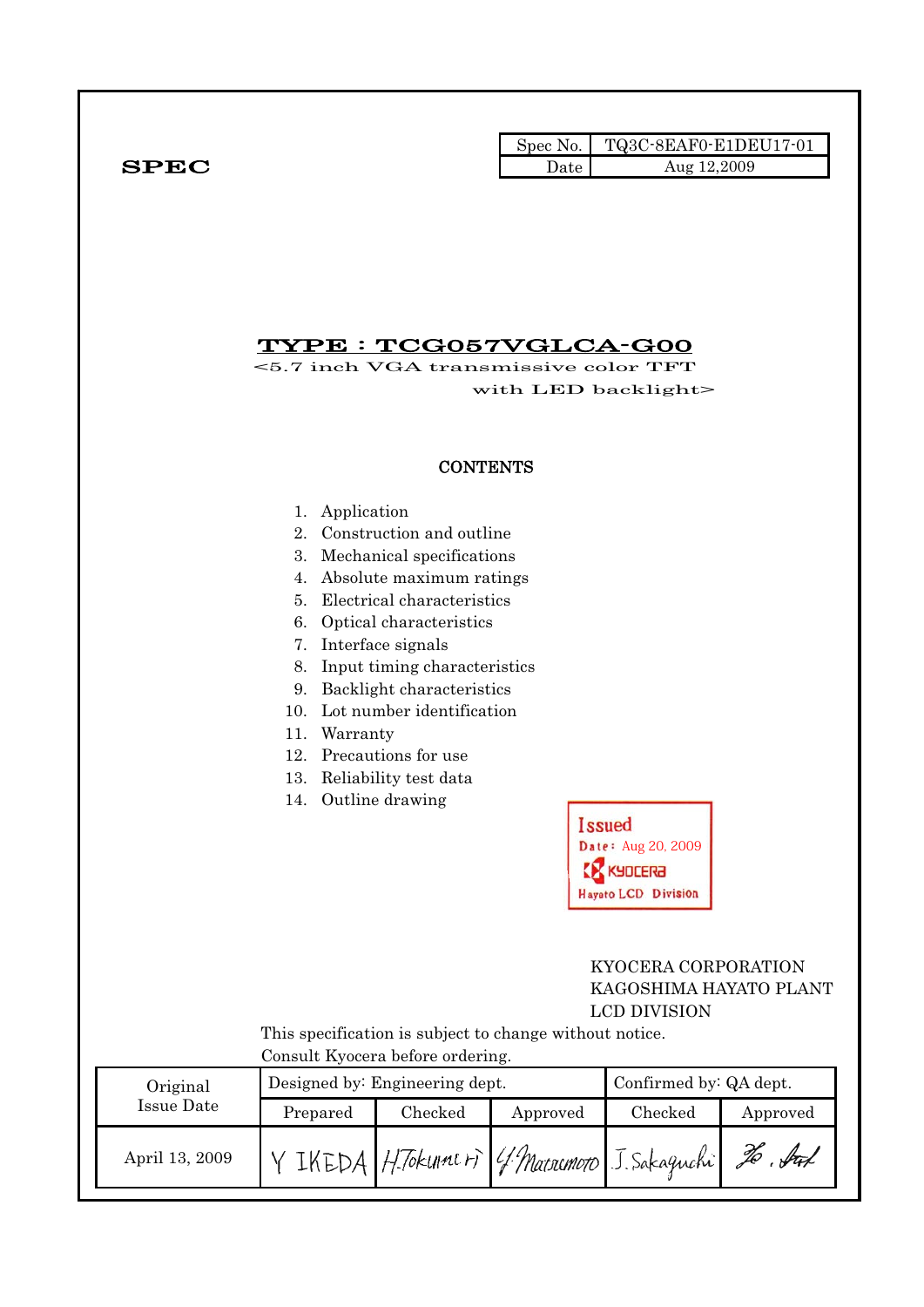| Spec No.              | Part No.        | Page |
|-----------------------|-----------------|------|
| TQ3C-8EAF0-E1DEU17-01 | TCG057VGLCA-G00 |      |

# Warning

- 1. This Kyocera LCD module has been specifically designed for use only in electronic devices and industrial machines in the area of audio control, office automation, industrial control, home appliances, etc. The module should not be used in applications where the highest level of safety and reliability are required and module failure or malfunction of such module results in physical harm or loss of life, as well as enormous damage or loss. Such fields of applications include, without limitation, medical, aerospace, communications infrastructure, atomic energy control. Kyocera expressly disclaims any and all liability resulting in any way to the use of the module in such applications.
- 2. Customer agrees to indemnify, defend and hold Kyocera harmless from and against any and all actions, claims, damages, liabilities, awards, costs, and expenses, including legal expenses, resulting from or arising out of Customer's use, or sale for use, or Kyocera modules in applications.

# Caution

1. Kyocera shall have the right, which Customer hereby acknowledges, to immediately scrap or destroy tooling for Kyocera modules for which no Purchase Orders have been received from the Customer in a two-year period.

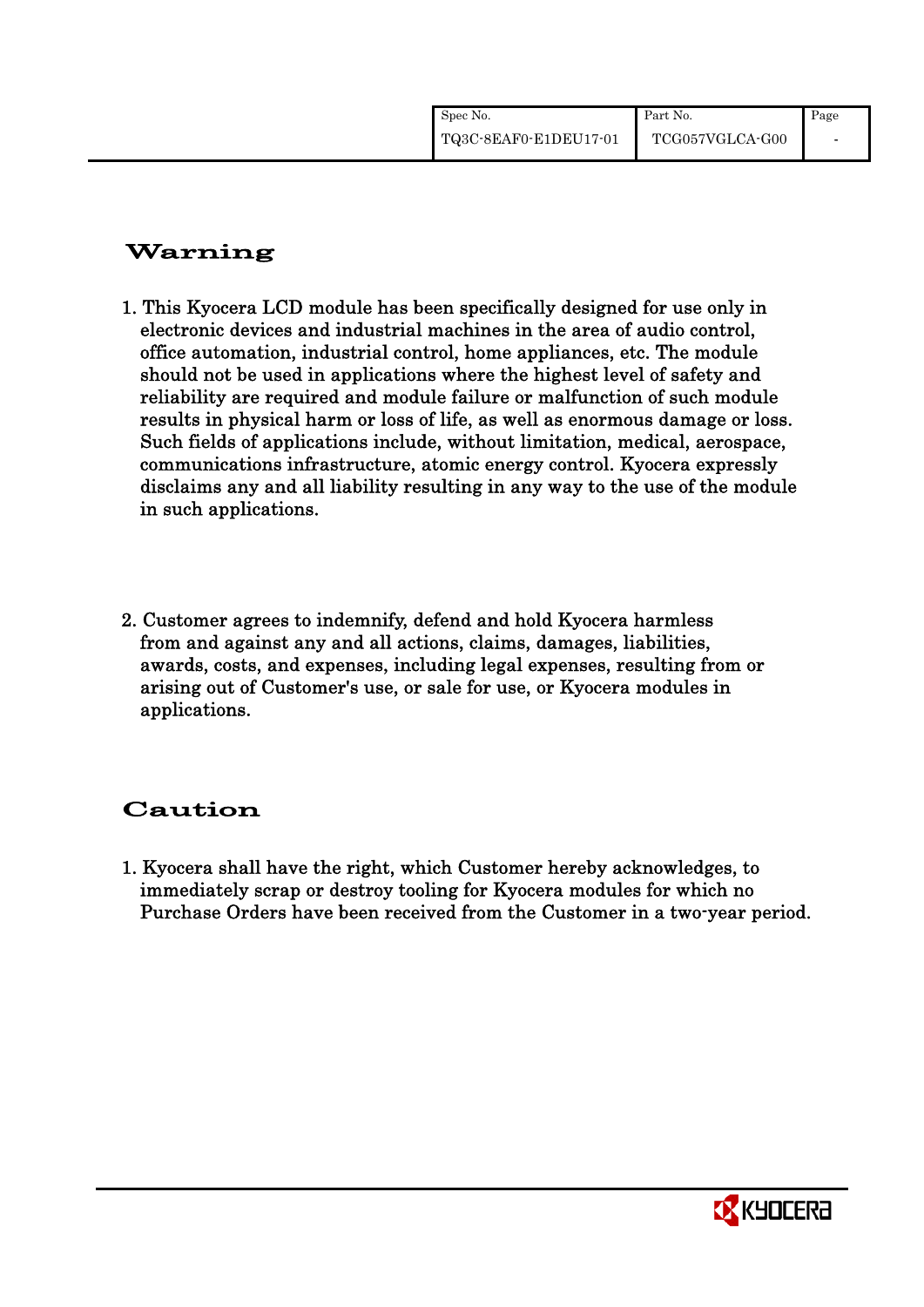|         |                 |                | Spec No.                                                                                                |                                                      | Part No.                |                                         | Page |
|---------|-----------------|----------------|---------------------------------------------------------------------------------------------------------|------------------------------------------------------|-------------------------|-----------------------------------------|------|
|         |                 |                |                                                                                                         | TQ3C-8EAF0-E1DEU17-01                                |                         | $\operatorname{TCG057VGLCA\text{-}G00}$ |      |
|         | Revision record |                |                                                                                                         |                                                      |                         |                                         |      |
|         | Date            |                | Designed by: Engineering dept.                                                                          |                                                      | Confirmed by : QA dept. |                                         |      |
|         |                 | Prepared       | $\rm Checked$                                                                                           | Approved                                             | Checked                 | Approved                                |      |
|         | Aug 12,2009     |                |                                                                                                         | Y IKEDA HTokunners (1 Marremoto J. Sakaguchi 20. Aux |                         |                                         |      |
| Rev.No. | Date            | Page           |                                                                                                         | $\label{eq:2} \textbf{Descriptions}$                 |                         |                                         |      |
| $01\,$  | Aug 12,2009     | $\overline{3}$ | 5. Electrical characteristics<br>$\sim$ Change "Current consumption"<br>$\sim$ Change "Display pattern" |                                                      |                         |                                         |      |
|         |                 |                |                                                                                                         |                                                      |                         |                                         |      |
|         |                 |                |                                                                                                         |                                                      |                         |                                         |      |

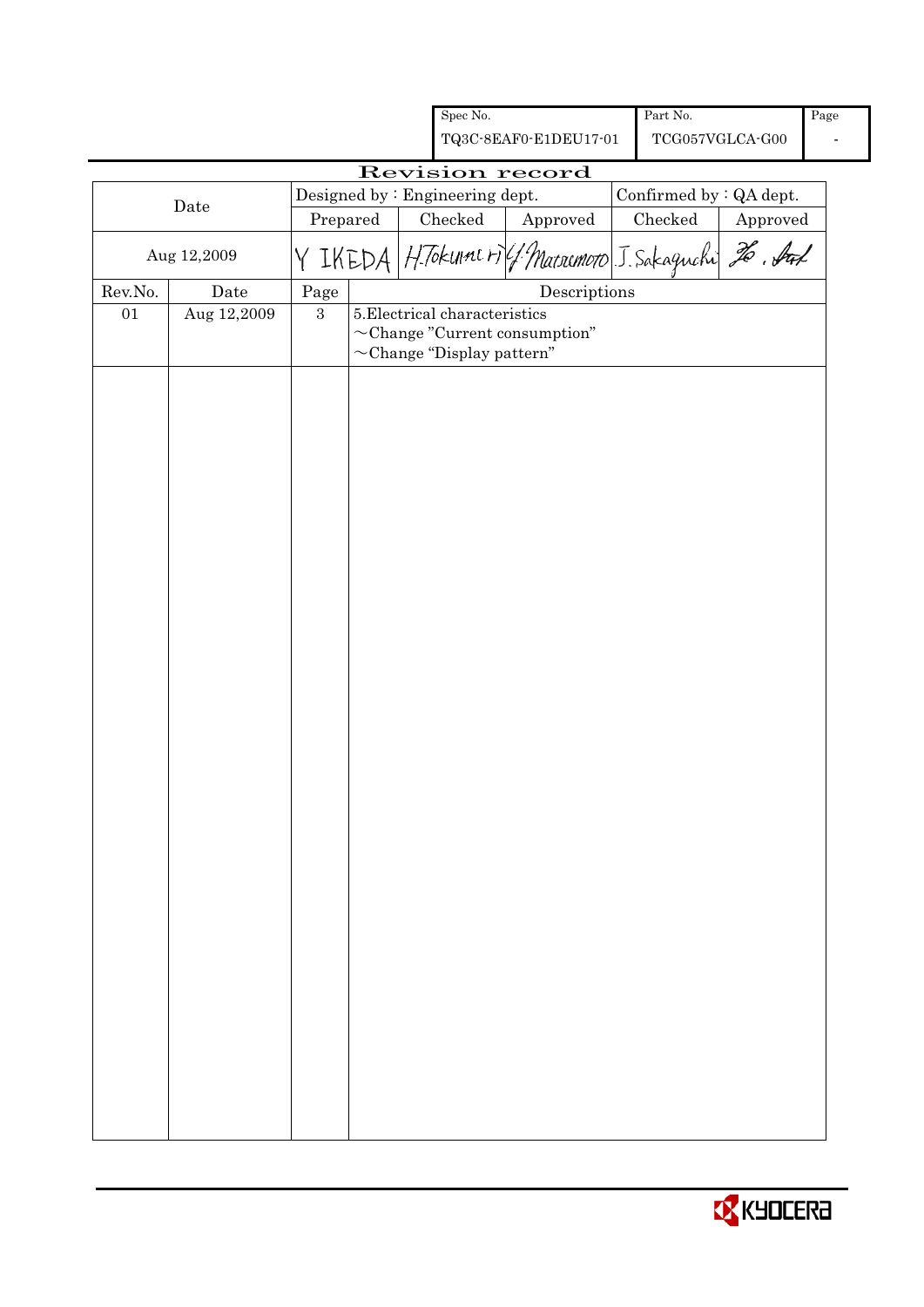## 1. Application

This document defines the specification of TCG057VGLCA-G00. (RoHS Compliant)

### 2. Construction and outline

| LCD                | : Transmissive color dot matrix type TFT             |
|--------------------|------------------------------------------------------|
| Backlight system   | : LED                                                |
| Polarizer          | $:$ Glare treatment                                  |
| Additional circuit | : Timing controller, Power supply $(3.3V)$ input)    |
|                    | (without constant current circuit for LED Backlight) |

## 3. Mechanical specifications

| <b>Item</b>               | Specification                                          | Unit |
|---------------------------|--------------------------------------------------------|------|
| Outline dimensions<br>-1) | $144(W)\times(104.8)(H)\times13(D)$                    | mm   |
| Active area               | $115.2(W)\times86.4(H)$<br>(14.4cm/5.7 inch(Diagonal)) | mm   |
| Dot format                | $640 \times (B,G,R)(W) \times 480(H)$                  | dot  |
| Dot pitch                 | $0.06(W)\times0.18(H)$                                 | mm   |
| Base color<br>2)          | Normally White                                         |      |
| Mass                      | 210                                                    | g    |

1) Projection not included. Please refer to outline for details.

2) Due to the characteristics of the LCD material, the color varies with environmental temperature.

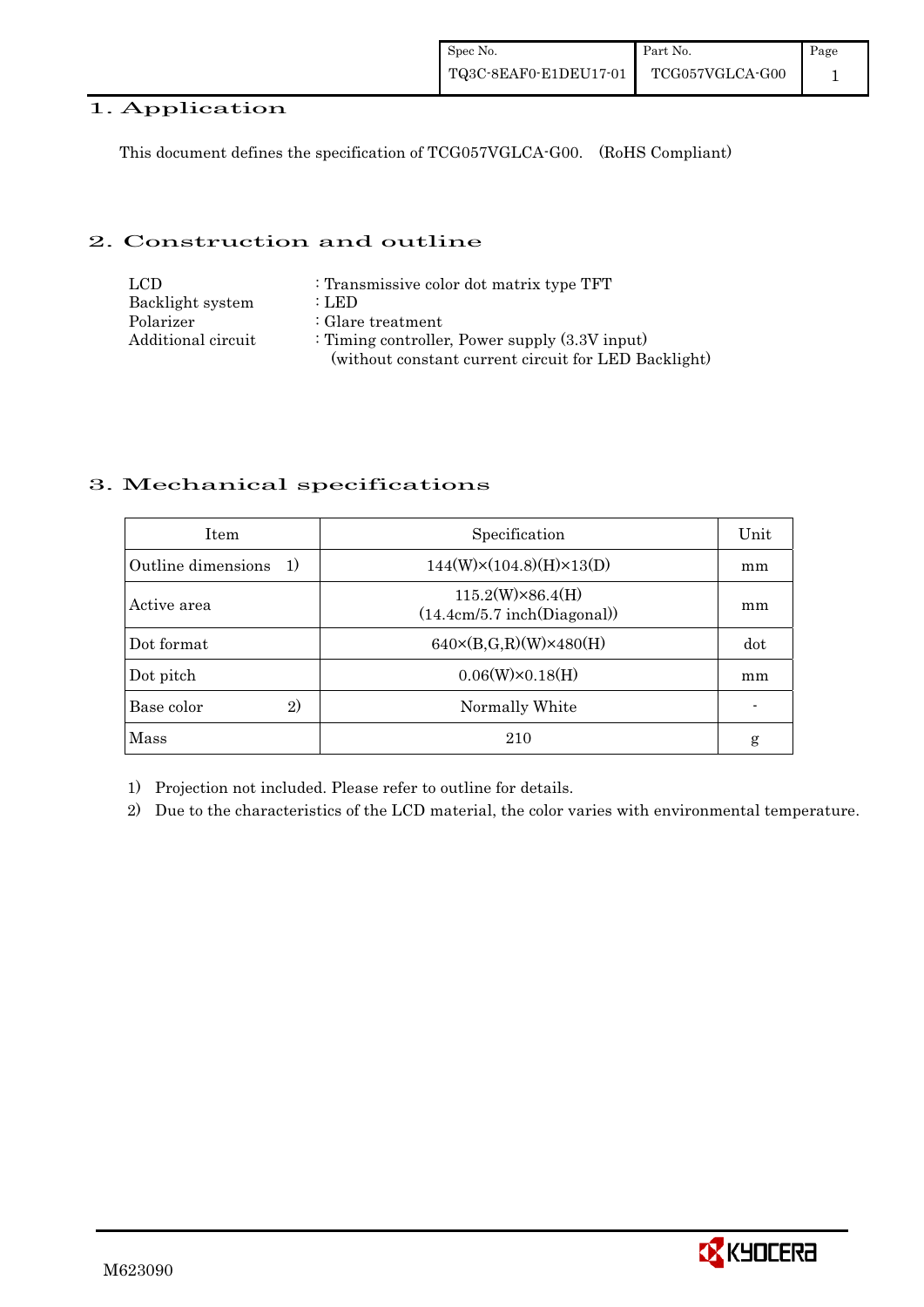#### 4. Absolute maximum ratings

4-1.Electrical absolute maximum ratings

| Item                 |    | Symbol       | Min.   | Max. | Unit |
|----------------------|----|--------------|--------|------|------|
| Supply voltage       |    | $\rm V_{DD}$ |        | 4.U  |      |
| Input signal voltage |    | $\rm V_{IN}$ | $-0.3$ | 6.0  |      |
| LED forward current  | 2) | ΙF           |        | 27   | mА   |
| Reversed voltage     | 2) | VR           |        |      |      |

1) Input signal : CK,  $R0 \sim R5$ ,  $G0 \sim G5$ ,  $B0 \sim B5$ ,  $H_{\text{SYNC}}$ , Vsync, ENAB, R/L, U/D

2) For each "AN-CA"

#### 4-2. Environmental absolute maximum ratings

| <b>Item</b>           |    | Symbol                  | Min.  | Max.           | Unit      |
|-----------------------|----|-------------------------|-------|----------------|-----------|
| Operating temperature |    | Top                     | $-20$ | 70             | $\circ$ C |
| Storage temperature   | 2) | T <sub>STO</sub>        | $-30$ | 80             | $\circ$ C |
| Operating humidity    | 3) | Hop                     | 10    | $\overline{4}$ | %RH       |
| Storage humidity      | 3) | <b>H</b> <sub>sto</sub> | 10    | 4              | %RH       |
| Vibration             |    | ۰                       | 5)    | 5)             |           |
| Shock                 |    |                         | 6)    | 6)             |           |

- 1) Operating temperature means a temperature which operation shall be guaranteed. Since display performance is evaluated at 25°C, another temperature range should be confirmed.
- 2) Temp. =  $-30^{\circ}$ C $<$ 48h, Temp. =  $80^{\circ}$ C $<$ 168h

 Store LCD at normal temperature/humidity. Keep them free from vibration and shock. An LCD that is kept at a low or a high temperature for a long time can be defective due to other conditions, even if the low or high temperature satisfies the standard. (Please refer to "Precautions for Use" for details.)

- 3) Non-condensing
- 4) Temp. $\leq$ 40°C, 85%RH Max.
	- Temp.  $>$  40°C, Absolute humidity shall be less than 85%RH at 40°C.

5)

| Frequency       | $10\sim 55$ Hz    | Acceleration value         |
|-----------------|-------------------|----------------------------|
| Vibration width | $0.15$ mm         | $(0.3{\sim}9~{\rm m/s^2})$ |
| Interval        | $10 - 55 - 10$ Hz | 1 minutes                  |

 2 hours in each direction X, Y, Z (6 hours total) EIAJ ED-2531

6) Acceleration: 490 m/s2, Pulse width: 11 ms 3 times in each direction:  $\pm X$ ,  $\pm Y$ ,  $\pm Z$ EIAJ ED-2531

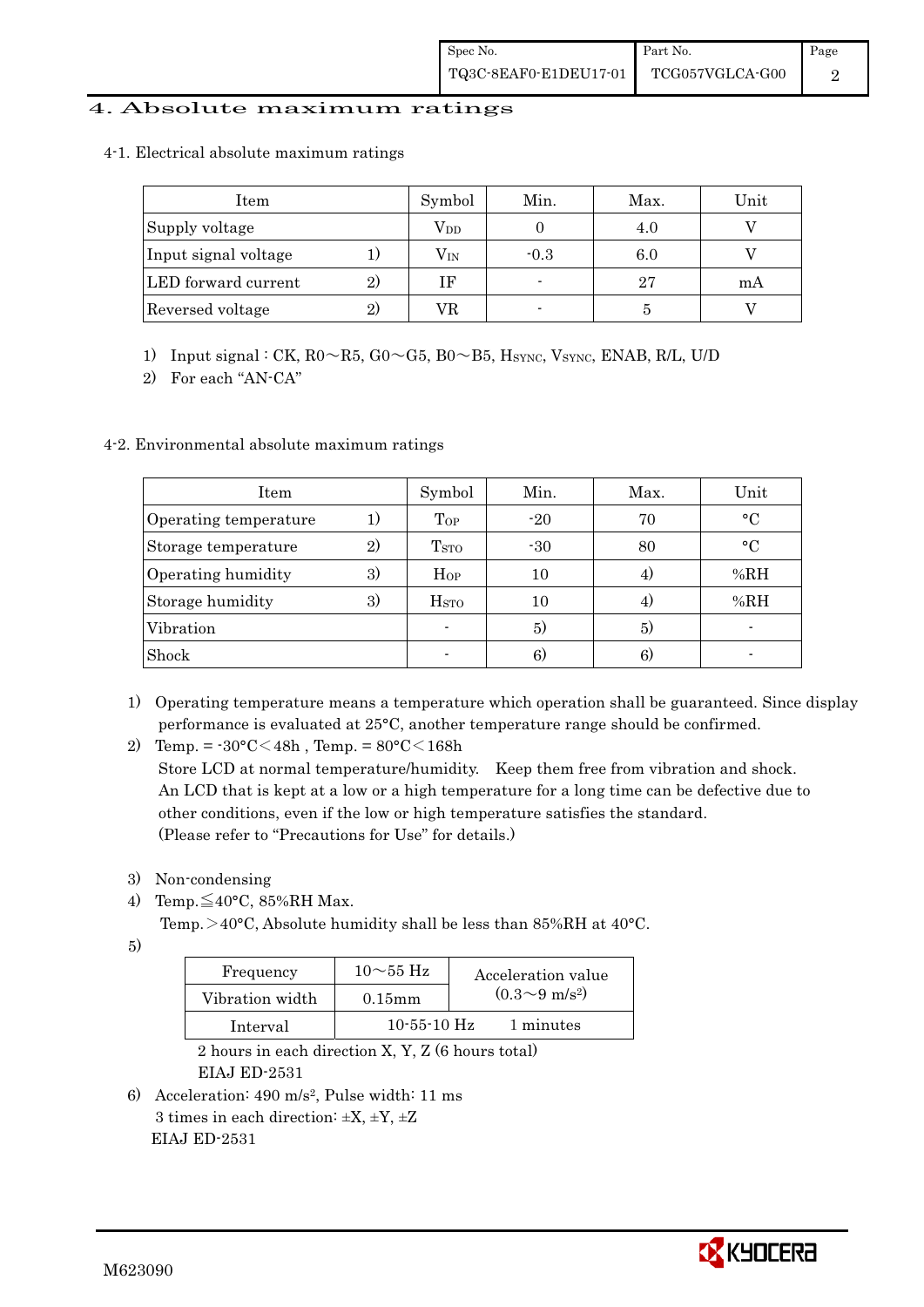| Spec No.              | Part No.                                | Page |
|-----------------------|-----------------------------------------|------|
| TQ3C-8EAF0-E1DEU17-01 | $\operatorname{TCG057VGLCA\text{-}G00}$ |      |

## 5. Electrical characteristics

|                                 |                 |                          |                          |      | Temp. = $-20 \sim 70$ °C |                |
|---------------------------------|-----------------|--------------------------|--------------------------|------|--------------------------|----------------|
| Item                            | Symbol          | Condition                | Min.                     | Typ. | Max.                     | Unit           |
| Supply voltage<br>1)            | $V_{DD}$        | $\overline{\phantom{a}}$ | 3.0                      | 3.3  | 3.6                      | $\overline{V}$ |
| Current consumption             | $_{\rm{LDD}}$   | 2)                       | $\overline{\phantom{0}}$ | 150  | 195                      | mA             |
| Permissive input ripple voltage | $\rm V_{RP}$    |                          | $\overline{\phantom{0}}$ |      | 100                      | $mVp-p$        |
|                                 | $\rm V_{II}$    | "Low" level              | $\Omega$                 |      | 0.3V <sub>DD</sub>       | $\rm _V$       |
| 3)<br>Input signal voltage      | V <sub>IH</sub> | "High" level             | 0.7V <sub>DD</sub>       |      | $\rm V_{DD}$             |                |

1) V<sub>DD</sub>-turn-on conditions



2) Display pattern:



|       | $1\ 2\ 3\ \cdot\cdot\cdot\cdot\cdot\cdot\cdot\cdot\cdot\cdot\cdot\cdot\cdot\cdot1920(\mathrm{dot})$ |
|-------|-----------------------------------------------------------------------------------------------------|
|       | <u>a La La La La La La</u><br>u T<br>$1 \quad \blacksquare \blacksquare$<br>. .                     |
| 2     | . .                                                                                                 |
|       | a ma dhe na sheka<br>3 <sub>1</sub><br>$\blacksquare$<br>.<br>. .                                   |
|       | M EN<br>TI TI<br>U FI<br>. .<br>$\mathbf{I}$<br>$\blacksquare$                                      |
|       | THE FILE<br>MI TEL<br>u I<br>$\mathbf{1}$<br>TI L                                                   |
|       | $\mathcal{L} \parallel \mathcal{L}$<br>.<br>$\mathbf{H}$<br>. .                                     |
| 479   | U I<br>88 L L<br>11 LB<br>.<br>$\blacksquare$                                                       |
| 480   | . .<br>.                                                                                            |
| (dot) |                                                                                                     |

3) Input signal : CK,  $R0 \sim R5$ ,  $G0 \sim G5$ ,  $B0 \sim B5$ ,  $H_{\text{SYNC}}$ , Vsync, ENAB, R/L, U/D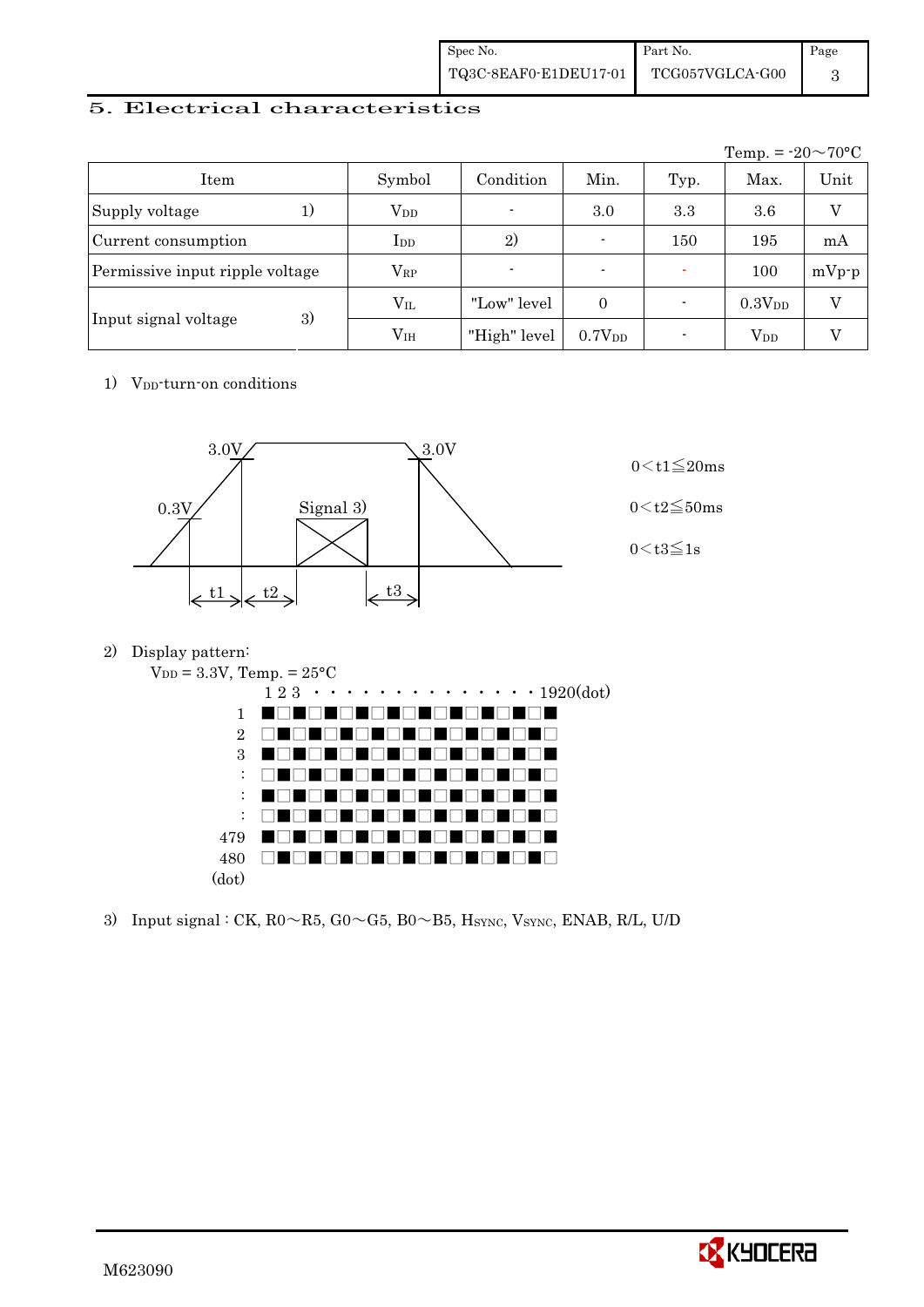## 6. Optical characteristics

Measuring spot =  $\phi$  6.0mm, Temp. = 25°C

| Item                                  |       | Symbol         | Condition                   | Min.                     | Typ.       | Max.                     | Unit                       |  |
|---------------------------------------|-------|----------------|-----------------------------|--------------------------|------------|--------------------------|----------------------------|--|
|                                       | Rise  | $\tau_r$       | $\theta = \phi = 0^{\circ}$ |                          | 10         |                          | ms                         |  |
| Response time                         | Down  | $\tau$ d       | $\theta = \phi = 0^{\circ}$ | $\overline{\phantom{0}}$ | 25         |                          | ms                         |  |
|                                       |       | $\theta$ upper |                             |                          | 80         |                          |                            |  |
| Viewing angle range<br>View direction |       | $\theta$ lower | $CR \geq 5$                 |                          | 80         |                          | deg.                       |  |
| $: 12$ o'clock                        |       | $\phi$ LEFT    |                             | $\overline{a}$           | 80         | $\overline{\phantom{a}}$ |                            |  |
| (Gray inversion)                      |       | $\phi$ RIGHT   |                             | $\overline{\phantom{a}}$ | 80         | $\overline{\phantom{a}}$ | deg.                       |  |
| Contrast ratio                        |       | CR             | $\theta = \phi = 0^{\circ}$ | 300                      | 500        |                          | $\overline{\phantom{a}}$   |  |
| <b>Brightness</b>                     |       | L              | IL=25mA/Line                | 210                      | 300        |                          | $\mathrm{cd}/\mathrm{m}^2$ |  |
|                                       | Red   | $\mathbf X$    | $\theta = \phi = 0^{\circ}$ | 0.56                     | 0.61       | 0.66                     |                            |  |
|                                       |       | y              |                             | 0.32                     | 0.37       | 0.42                     |                            |  |
|                                       |       | $\mathbf X$    |                             | 0.30                     | $\rm 0.35$ | 0.40                     |                            |  |
| Chromaticity                          | Green | У              | $\theta = \phi = 0^{\circ}$ | 0.52                     | 0.57       | 0.62                     |                            |  |
| coordinates                           | Blue  | $\mathbf X$    |                             | 0.09                     | 0.14       | 0.19                     |                            |  |
|                                       |       | $\mathbf y$    | $\theta = \phi = 0^{\circ}$ | 0.07                     | 0.12       | 0.17                     |                            |  |
|                                       |       | $\mathbf X$    | $\theta = \phi = 0^{\circ}$ | 0.29                     | 0.34       | 0.39                     |                            |  |
|                                       | White | $\mathbf y$    |                             | 0.31                     | 0.36       | 0.41                     |                            |  |

6-1. Definition of contrast ratio

 $CR(Contrast ratio) =$  Brightness with all pixels "White" Brightness with all pixels "Black"

#### 6-2. Definition of response time



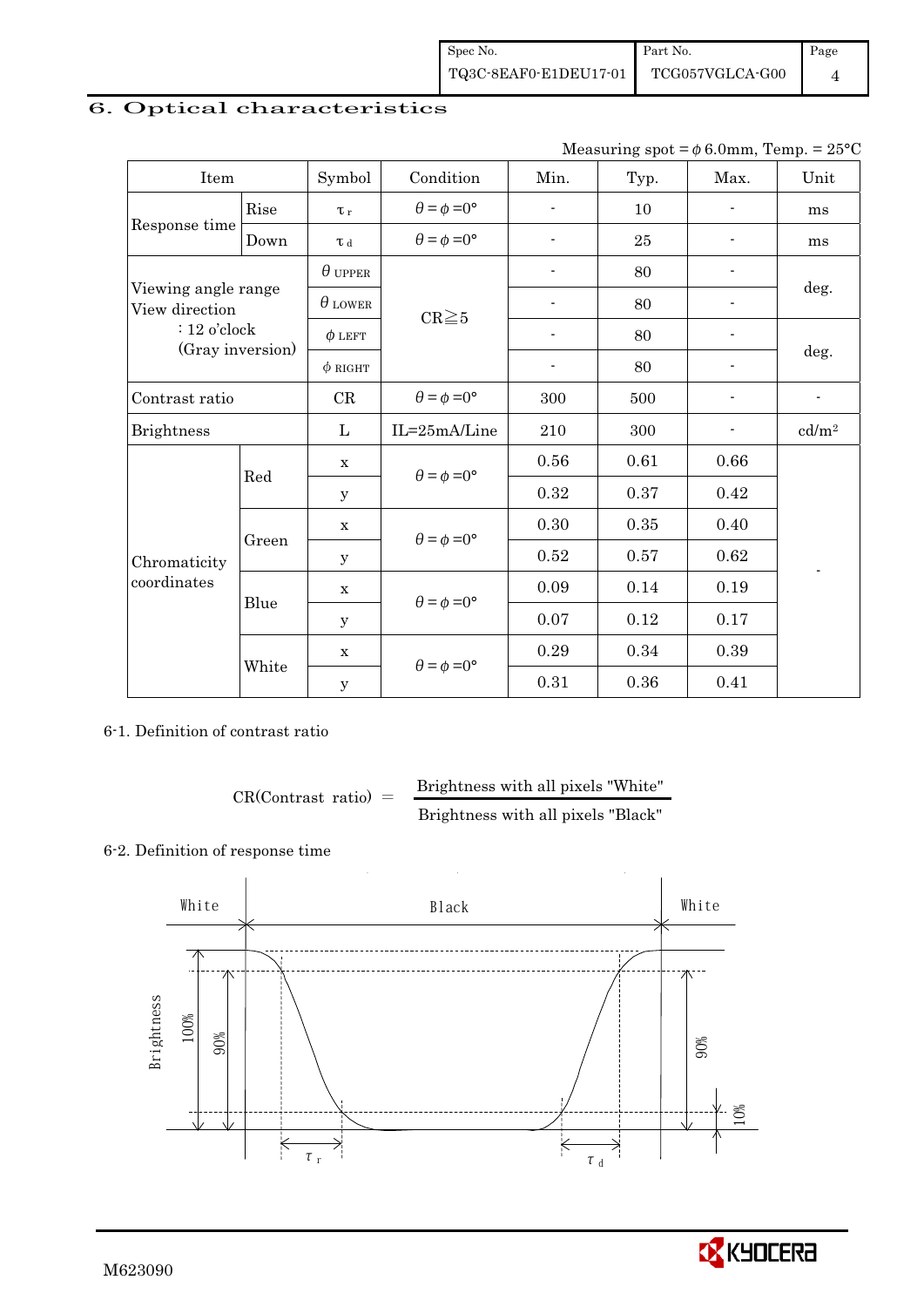

6-4. Brightness measuring points



- 1) Rating is defined on the average in the viewing area. (measured point  $1~>5$ )
- 2) Measured 30 minutes after the LED is powered on. (Ambient temp.  $= 25^{\circ}$ C)

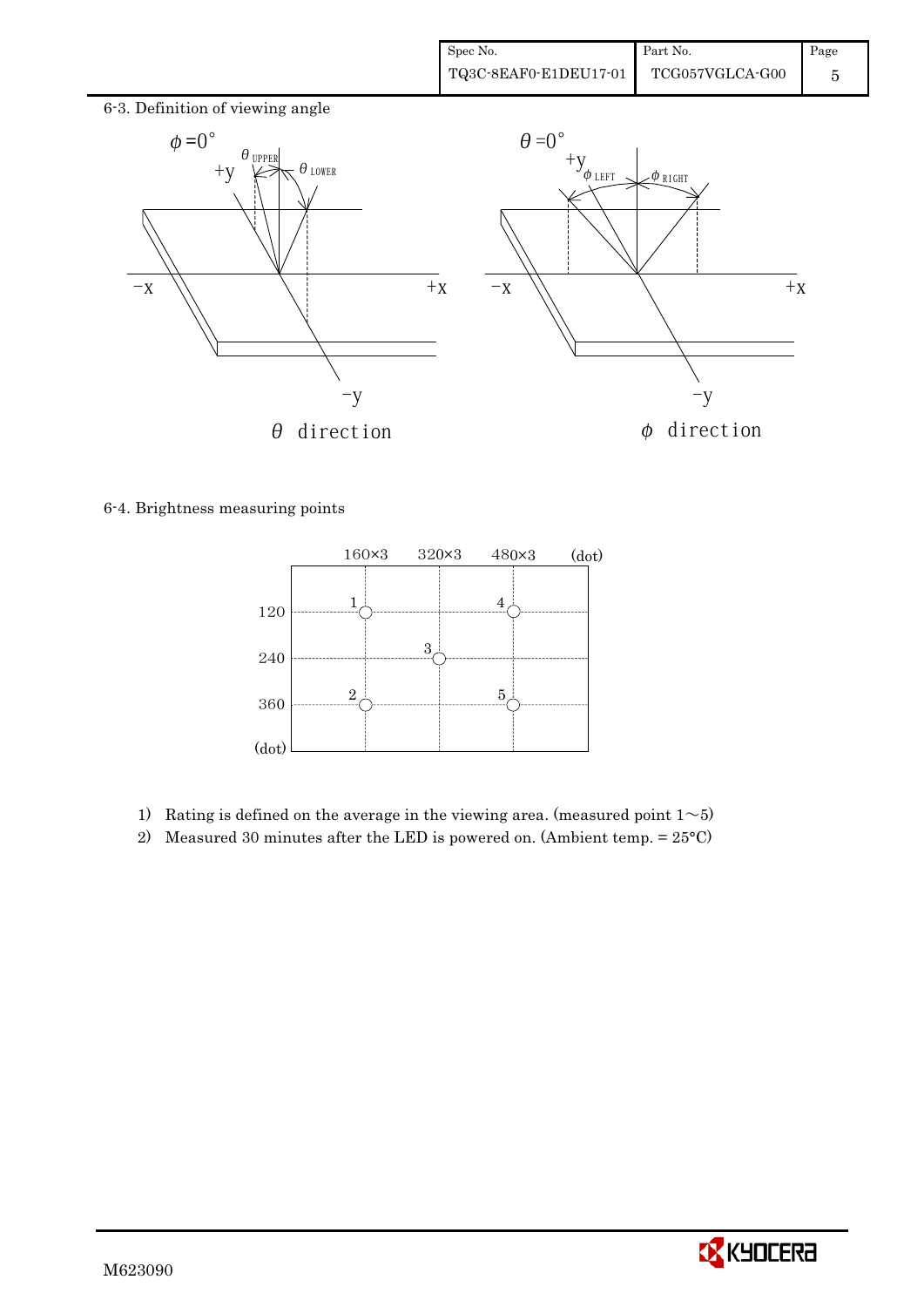| Spec No.                              | Part No. | Page |
|---------------------------------------|----------|------|
| TQ3C-8EAF0-E1DEU17-01 TCG057VGLCA-G00 |          |      |

## 7. Interface signals

| I |
|---|
|---|

| No.             | Symbol         | Description                                                                      | $\rm I/O$                | <b>Note</b> |
|-----------------|----------------|----------------------------------------------------------------------------------|--------------------------|-------------|
| $\mathbf{1}$    | <b>GND</b>     | <b>GND</b>                                                                       |                          |             |
| $\sqrt{2}$      | <b>CK</b>      | Clock signal for sampling each data signal                                       | $\mathbf I$              |             |
| $\overline{3}$  | <b>H</b> sync  | Horizontal synchronous signal (negative)                                         | $\bf I$                  |             |
| $\overline{4}$  | $V_{\rm SYNC}$ | Vertical synchronous signal (negative)                                           | $\bf I$                  |             |
| $\bf 5$         | <b>GND</b>     | <b>GND</b>                                                                       | $\mathbb{L}$             |             |
| $6\phantom{.}6$ | R <sub>0</sub> | RED data signal (LSB)                                                            | I                        |             |
| $\overline{7}$  | R1             | RED data signal                                                                  | I                        |             |
| 8               | R2             | RED data signal                                                                  | I                        |             |
| 9               | R3             | RED data signal                                                                  | I                        |             |
| 10              | R <sub>4</sub> | RED data signal                                                                  | $\bf I$                  |             |
| 11              | R5             | RED data signal (MSB)                                                            | $\bf I$                  |             |
| 12              | <b>GND</b>     | <b>GND</b>                                                                       | $\overline{\phantom{a}}$ |             |
| 13              | G <sub>0</sub> | GREEN data signal (LSB)                                                          | $\rm I$                  |             |
| 14              | G <sub>1</sub> | GREEN data signal                                                                | I                        |             |
| 15              | G <sub>2</sub> | GREEN data signal                                                                | $\mathbf I$              |             |
| 16              | G <sub>3</sub> | GREEN data signal                                                                | I                        |             |
| 17              | G <sub>4</sub> | GREEN data signal                                                                | I                        |             |
| 18              | G5             | GREEN data signal (MSB)                                                          | $\mathbf I$              |             |
| 19              | <b>GND</b>     | <b>GND</b>                                                                       |                          |             |
| 20              | B <sub>0</sub> | BLUE data signal (LSB)                                                           | I                        |             |
| 21              | B1             | BLUE data signal                                                                 | $\rm I$                  |             |
| 22              | B2             | BLUE data signal                                                                 | I                        |             |
| 23              | B <sub>3</sub> | BLUE data signal                                                                 | $\rm I$                  |             |
| 24              | B <sub>4</sub> | BLUE data signal                                                                 | $\bf I$                  |             |
| 25              | B5             | BLUE data signal (MSB)                                                           | I                        |             |
| 26              | <b>GND</b>     | <b>GND</b>                                                                       | $\overline{\phantom{a}}$ |             |
| 27              | <b>ENAB</b>    | Signal to settle the horizontal display position (positive)                      | Ι                        | 1)          |
| 28              | $V_{DD}$       | 3.3V power supply                                                                | $\mathbf{r}$             |             |
| 29              | $V_{DD}$       | 3.3V power supply                                                                |                          |             |
| 30              | R/L            | Horizontal display mode select signal<br>L: Normal, H: Left / Right reverse mode | I                        | 2)          |
| 31              | U/D            | Vertical display mode select signal<br>H: Normal, L: Up / Down reverse mode      | T                        | 2)          |
| 32              | NC             | No connect                                                                       | I                        |             |
| 33              | <b>GND</b>     | <b>GND</b>                                                                       | $\Box$                   |             |

 ${\rm LCD~connector}~~:~~{\rm IMSA\text{-}9632S\text{-}33Z02\text{-}GF1}~~({\rm IRISO})$ Recommended matching FFC or FPC : 0.5mm pitch

- 
- 

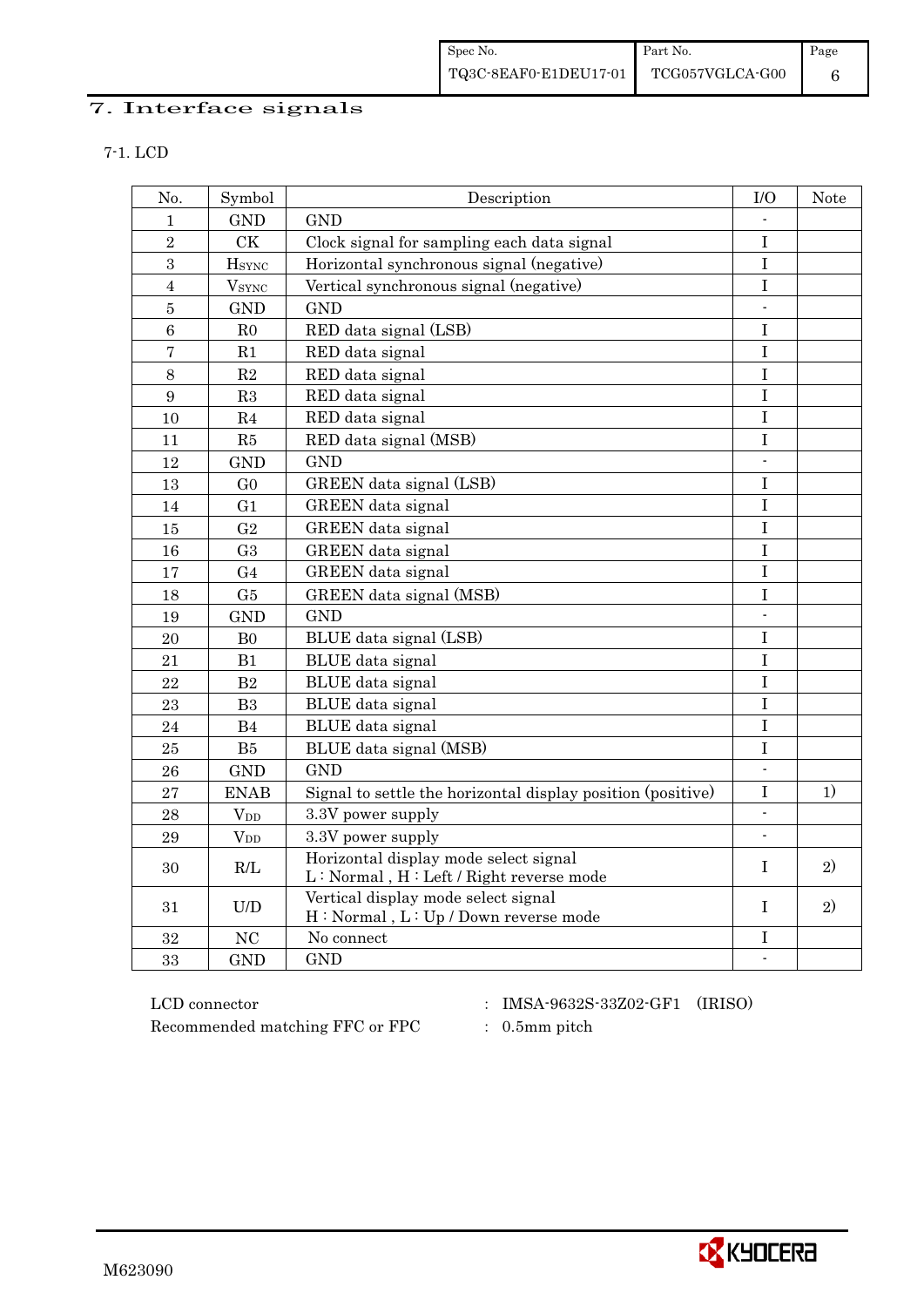| Spec No.              | Part No.        | Page |
|-----------------------|-----------------|------|
| TQ3C-8EAF0-E1DEU17-01 | TCG057VGLCA-G00 |      |

- 1) The horizontal display start timing is settled in accordance with a rising timing of ENAB signal. In case ENAB is fixed "Low", the horizontal start timing is determined. Don't keep ENAB "High" during operation.
- 2)



## 7-2. LED

| No.            | Symbol          | Description |
|----------------|-----------------|-------------|
| 1              | AN1             | Anode 1     |
| $\overline{2}$ | AN2             | Anode 2     |
| 3              | AN <sub>3</sub> | Anode 3     |
| 4              | CA <sub>1</sub> | Cathode 1   |
| 5              | CA2             | Cathode 2   |
| 6              | CA <sub>3</sub> | Cathode 3   |

LCD side connector  $\qquad \qquad : \text{SHLP-06V-S-B}$  (JST)

Recommended matching connector

- ' SM06B-SHLS-TF (JST)
- : SM06B-SHLS-TF(LF)(SN)  $(JST)\cdots$ (RoHS Compliant)

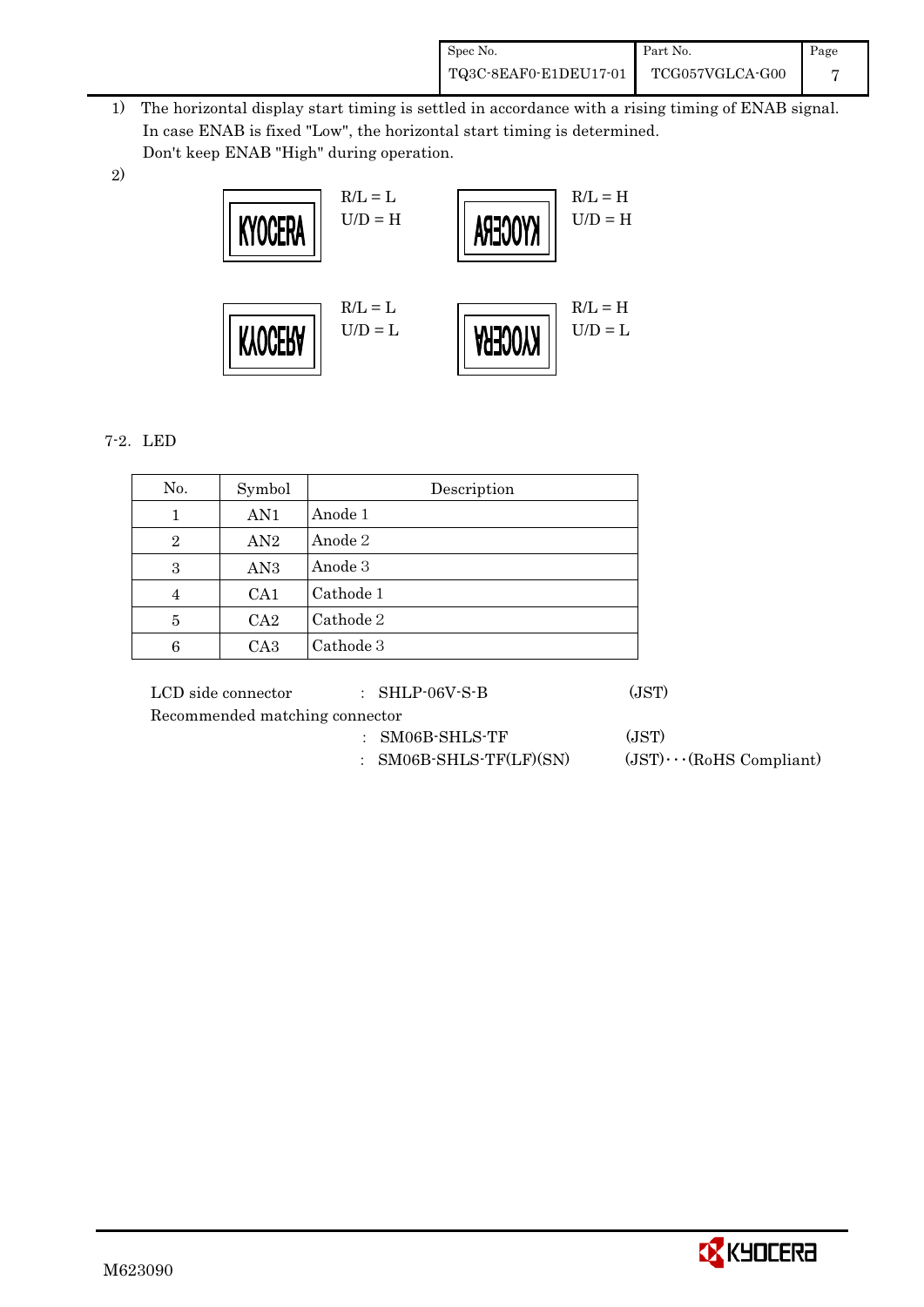#### 8. Input timing characteristics

# Item Symbol Min Typ Max Unit Note Frequency 1/Tc 22.66 25.18 27.69 MHz Clock Duty ratio  $Tch/Tc$  40 50 60 % Set up time Tds 5 , , ns Data Hold time  $\left| \begin{array}{ccc} \text{Tdh} & \text{10} \\ \text{10} & \text{--} \\ \end{array} \right|$   $-$  ns  $30.0$   $31.8$   $\mu s$ Cycle TH Horizontal sync. Cycle TH 770 800 850 clock signal Pulse width  $THp \mid 2 \mid 96 \mid 200 \mid clock$ Cycle TV 515 525 560 line Vertical sync. signal Pulse width TVp 2 , 34 line Horizontal display period THd 640 640 clock Hsync,-Clock phase difference  $\vert$  THc  $\vert$  10  $\vert$  - Tc-10  $\vert$  ns Hsync-Vsync. phase difference  $\vert$  TVh  $\vert$  2Tc  $\vert$  – TH-THp  $\vert$  ns Vertical sync. signal start position TVs 34 line Vertical display period  $\overline{V}$  TVd  $\overline{480}$  line

#### 8-1. Timing characteristics

1) In case of lower frequency, the deterioration of the display quality, flicker etc., may occur.

#### 8-2. Horizontal display position

| Item                                               |             | Symbol | Min | Typ | Max     | Unit  | <b>Note</b> |
|----------------------------------------------------|-------------|--------|-----|-----|---------|-------|-------------|
|                                                    | Set up time | Tes    | G   |     | $Tc-10$ | ns    |             |
| Enable signal                                      | Pulse width | Tep    | 2   | 640 | $TH-10$ | clock |             |
| H <sub>SYNC</sub> - Enable signal phase difference |             | The    | 44  |     | 104     | clock |             |

1) When ENAB is fixed at "Low", the display starts from the data of C104(clock) as shown in 8-5.

2) The horizontal display position is determined by ENAB signal.

## 8-3. Vertical display position

- 1) The vertical display position (TVs) is 34th line.
- 2) ENAB signal is independent of vertical display position.

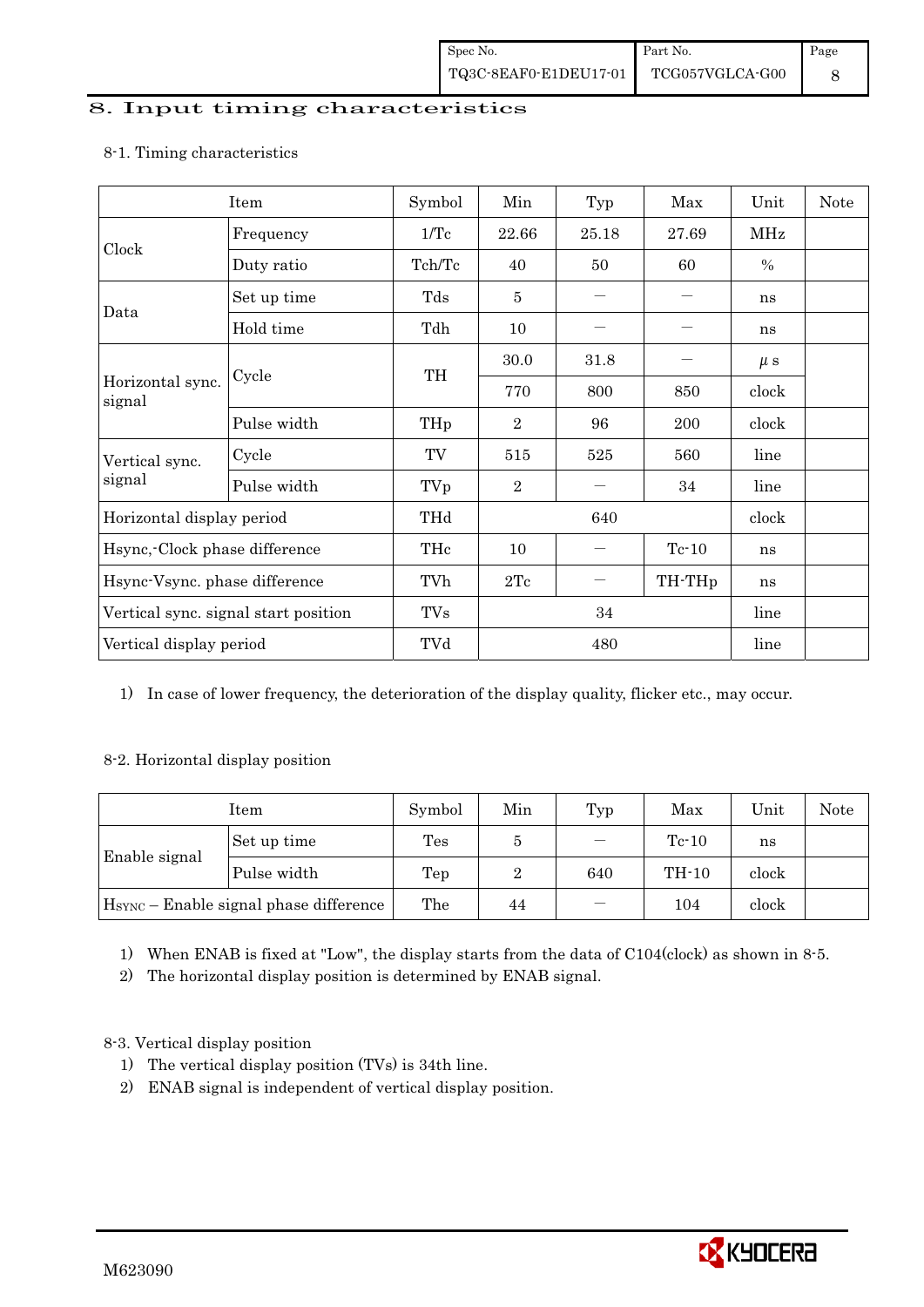8-4. Input Data Signals and Display position on the screen



#### 8-5. Input timing characteristics



- 1) When ENAB is fixed at "Low", the display starts from the data of C104(Clock).
- 2) The vertical display position(TVs) is fixed at 34th line.

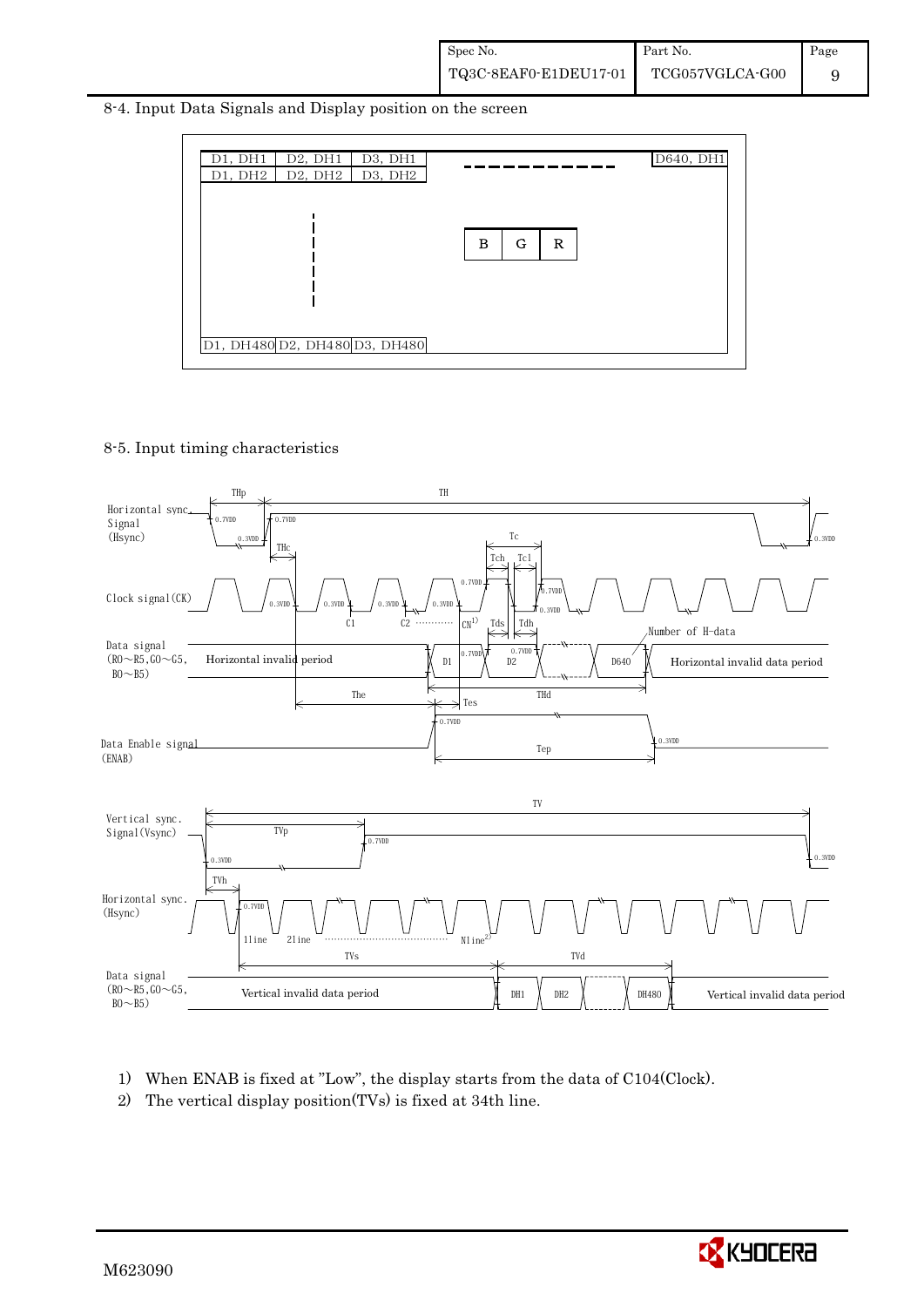#### 9. Backlight characteristics

| Item                |        | Symbol | Min.                     | Typ.   | Max.                     | Unit | Note                     |
|---------------------|--------|--------|--------------------------|--------|--------------------------|------|--------------------------|
| Forward current     | 1)     | ΙF     | $\overline{\phantom{a}}$ | 25     | $\overline{\phantom{a}}$ | mA   | $Ta = 20 \sim 70$ °C     |
|                     | 1)     |        |                          | 24.5   | 27.3                     |      | IF= $25mA$ , Ta= $-20°C$ |
| Forward voltage     |        | VF     | $\overline{\phantom{0}}$ | 23.1   | 25.9                     | V    | IF=25mA, Ta=25 $°C$      |
|                     |        |        |                          | 22.1   | 24.9                     |      | IF=25mA, Ta=70 $°C$      |
| Operating life time | 2), 3) | T      |                          | 50,000 | $\blacksquare$           | h    | IF=25mA, Ta=25 $°C$      |

- 1) For each "AN-CA"
- 2) When brightness decrease 50% of minimum brightness.
- 3) Life time is estimated data.(Condition : IF=25mA, Ta=25°C in chamber).
- 4) An input current below 8.0mA may reduce the brightness uniformity of the LED backlight. This is because the amount of light from each LED chip is different. Therefore, please evaluate carefully before finalizing the input current.

## 10. Lot number identification

 $1 2 3 4 5$ 

The lot number shall be indicated on the back of the backlight case of each LCD.

 ${\tt TCG057VGLCA\text{-}GO0\quad \text{-}\text{ $\square$}\text{ $\text{-}\text{ $\square$}}\text{-}\text{ $\square$}\quad {\tt MADE IN}\quad \text{\underline{}\text{$\square$}\text{$\square$}\text{$\square$}}$  $\downarrow \downarrow \quad \downarrow \qquad \qquad \downarrow$ 

| No1. - No5. above indicate            |  |
|---------------------------------------|--|
| 1. Year code                          |  |
| 2. Month code                         |  |
| 3. Date                               |  |
| 4. Version Number                     |  |
| 5. Country of origin (Japan or China) |  |
|                                       |  |

| Year | 2009 | 2010 | 2011 | 2012 | 2013 | 2014 |
|------|------|------|------|------|------|------|
| Code |      |      |      |      |      |      |

| Month      | Jan. | Feb. | Mar. | Apr. | May | Jun. |
|------------|------|------|------|------|-----|------|
| $\rm Code$ |      |      |      |      |     |      |

| Month      | Jul. | Aug. | Sep. | Oct. | Nov. | $\operatorname{Dec.}$ |
|------------|------|------|------|------|------|-----------------------|
| $\rm Code$ |      |      |      | ∡⊾   |      |                       |

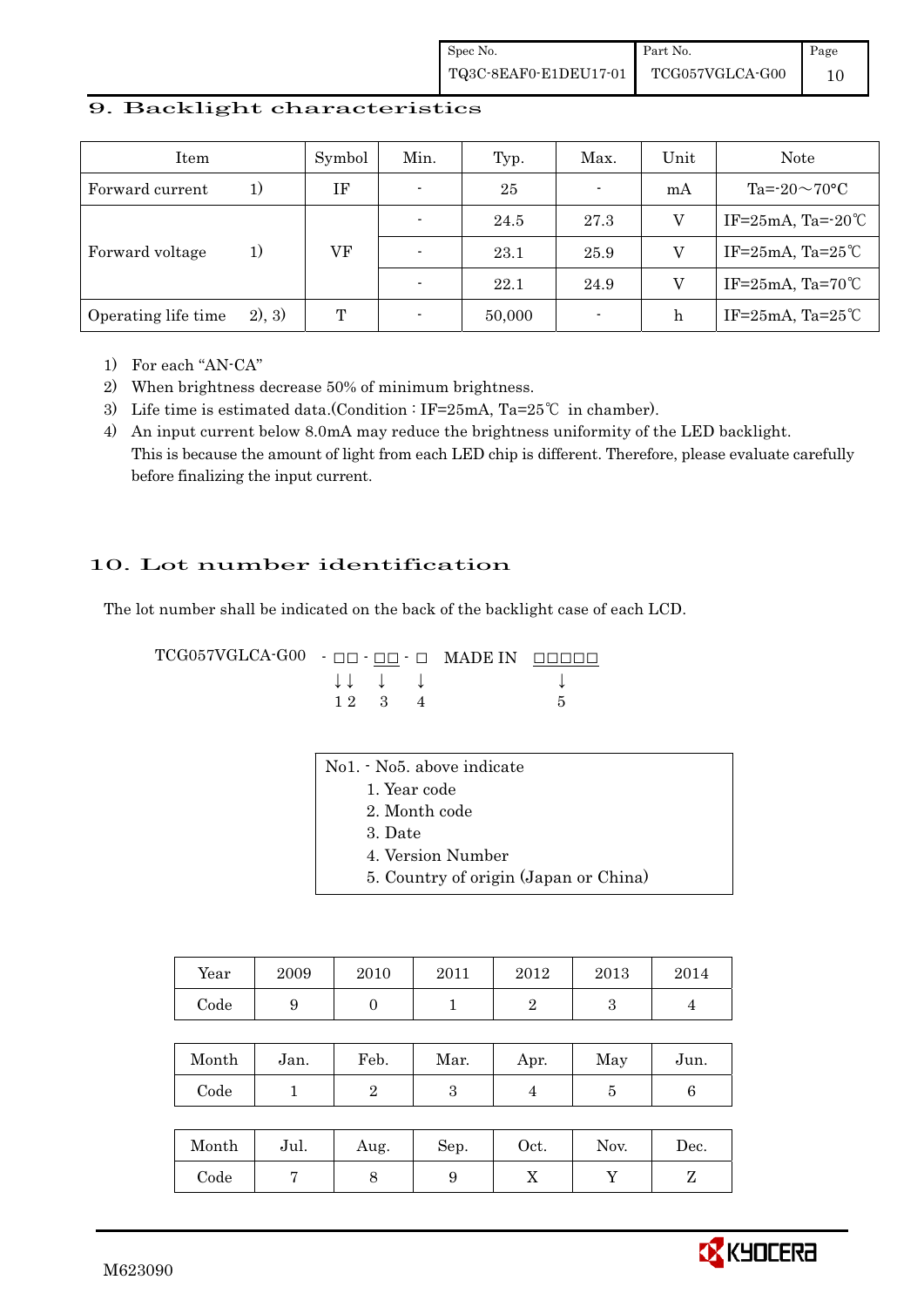#### 11. Warranty

11-1. Incoming inspection

Please inspect the LCD within one month after your receipt.

11-2. Production warranty

 Kyocera warrants its LCD's for a period of 12 months from the ship date. Kyocera shall, by mutual agreement, replace or re-work defective LCD's that are shown to be Kyocera's responsibility.

## 12. Precautions for use

- 12-1. Installation of the LCD
- 1) The LCD has a grounding hole. Please ground the LCD to prevent noise and to stabilize its performance as circumstances demand.



- 2) A transparent protection plate shall be added to protect the LCD and its polarizer
- 3) The LCD shall be installed so that there is no pressure on the LSI chips.
- 4) The LCD shall be installed flat, without twisting or bending.
- 5) Please refer to the following our recommendable value of Clamp-down torque when installing. Clamp-down torque :  $0.32\pm0.03$ N·m Please set up 'SPEED-LOW', 'SOFT START-SLOW' when using electric driver. Recommendable screw JIS tapping screw two types nominal dia.3.0mm installing boss hole depth 3.5±0.5mm<br>Please be careful not to use high torque which may damage LCD in installation. 6) A transparent protection sheet is attached to the polarizer. Please remove the protection film slowly before use, paying attention to static electricity.

#### 12-2. Static electricity

- 1) Since CMOS ICs are mounted directly onto the LCD glass, protection from static electricity is required.
- 2) Workers should use body grounding. Operator should wear ground straps.

#### 12-3. LCD operation

1) The LCD shall be operated within the limits specified. Operation at values outside of these limits may shorten life, and/or harm display images.

12-4. Storage

- 1) The LCD shall be stored within the temperature and humidity limits specified. Store in a dark area, and protect the LCD from direct sunlight or fluorescent light.
- 
- 2) Always store the LCD so that it is free from external pressure onto it.

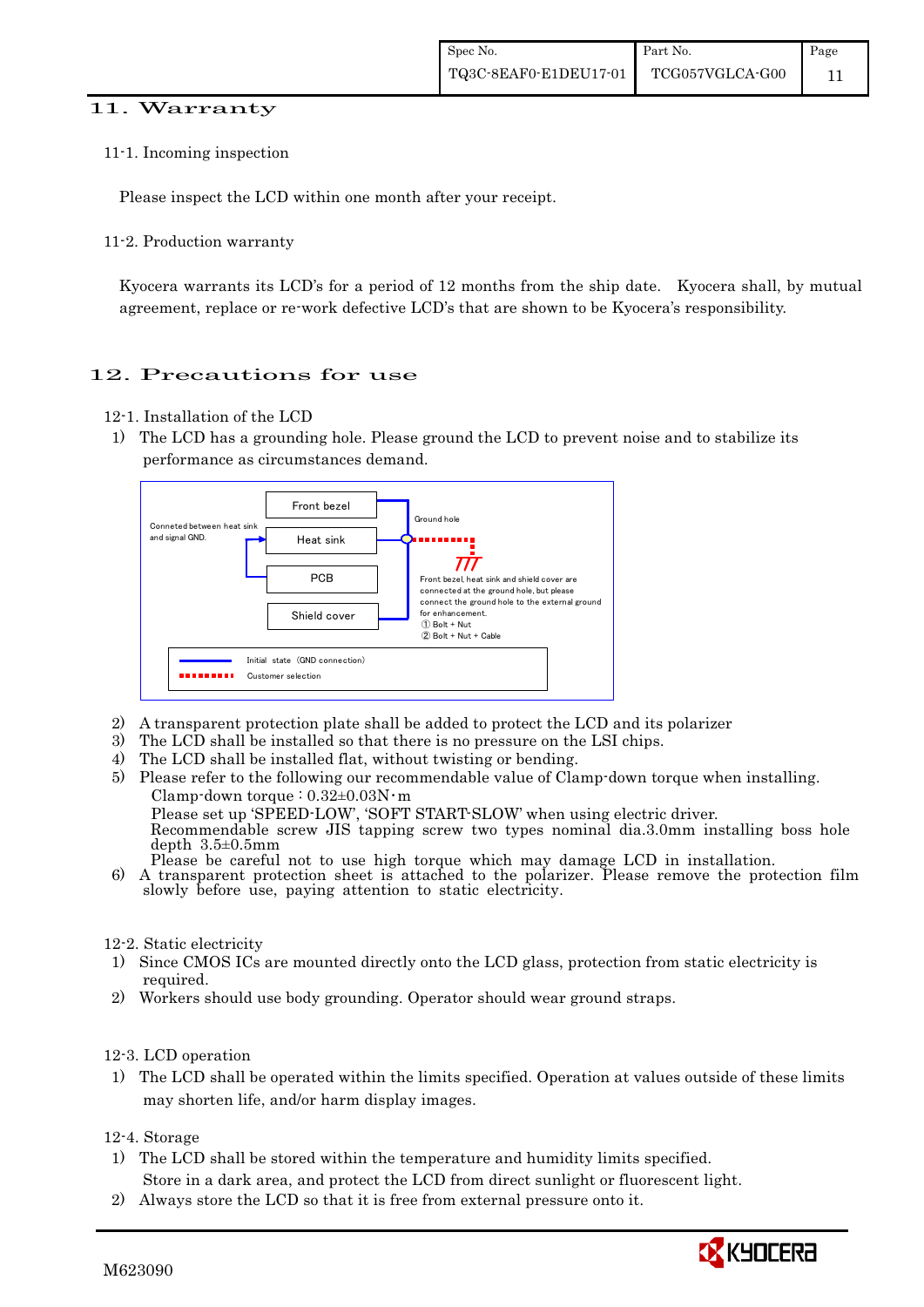#### $12-5$ . Usage

- 1) DO NOT store in a high humidity environment for extended periods. Polarizer degradation bubbles, and/or peeling off of the polarizer may result.
- 2) The front polarizer is easily scratched or damaged. Prevent touching it with any hard material, and from being pushed or rubbed.
- 3) The LCD screen may be cleaned by wiping the screen surface with a soft cloth or cotton pad using a little Ethanol.
- 4) Water may cause damage or discoloration of the polarizer. Clean condensation or moisture from any source immediately.
- 5) Always keep the LCD free from condensation during testing. Condensation may permanently spot or stain the polarizer.
- 6) Do not pull the LED lead wires and do not bend the root of the wires. Housing should be designed to protect LED lead wires from external stress.
- 7) Do not disassemble LCD because it will result in damage.
- 8) This Kyocera LCD has been specifically designed for use in general electronic devices, but not for use in a special environment such as usage in an active gas. Hence, when the LCD is supposed to be used in a special environment, evaluate the LCD thoroughly beforehand and do not expose the LCD to chemicals such as an active gas.
- 9) Please do not use solid-base image pattern for long hours because a temporary afterimage may appear. We recommend using screen saver etc. in cases where a solid-base image pattern must be used.
- 10) Liquid crystal may leak when the LCD is broken. Be careful not to let the fluid go into your eyes and mouth. In the case the fluid touches your body; rinse it off right away with water and soap.

| Test item                            | Test condition                                                                                        | Test time        | Judgement                                                  |                                                                            |  |
|--------------------------------------|-------------------------------------------------------------------------------------------------------|------------------|------------------------------------------------------------|----------------------------------------------------------------------------|--|
| High temp.<br>atmosphere             | $80^{\circ}$ C                                                                                        | 240h             | Display function<br>Display quality<br>Current consumption | $\therefore$ No defect<br>$\therefore$ No defect<br>: No defect            |  |
| Low temp.<br>atmosphere              | $-30^{\circ}$ C                                                                                       | 240h             | Display function<br>Display quality<br>Current consumption | $\therefore$ No defect<br>$\therefore$ No defect<br>$\therefore$ No defect |  |
| High temp.<br>humidity<br>atmosphere | $40^{\circ}$ C 90% RH                                                                                 | 240h             | Display function<br>Display quality<br>Current consumption | $: No$ defect<br>$\therefore$ No defect<br>$: No$ defect                   |  |
| Temp. cycle                          | $-30^{\circ}$ C<br>0.5 <sub>h</sub><br>R.T.<br>0.5 <sub>h</sub><br>$80^{\circ}$ C<br>0.5 <sub>h</sub> | 10cycles         | Display function<br>Display quality<br>Current consumption | $\therefore$ No defect<br>$\therefore$ No defect<br>$\therefore$ No defect |  |
| High temp.<br>operation              | $70^{\circ}$ C                                                                                        | 500 <sub>h</sub> | Display function<br>Display quality<br>Current consumption | $\therefore$ No defect<br>$\therefore$ No defect<br>$: No$ defect          |  |

## 13. Reliability test data

1) Each test item uses a test LCD only once. The tested LCD is not used in any other tests.

- 2) The LCD is tested in circumstances in which there is no condensation.
- 3) The reliability test is not an out-going inspection.

4) The result of the reliability test is for your reference purpose only. The reliability test is conducted only to examine the LCD's capability.

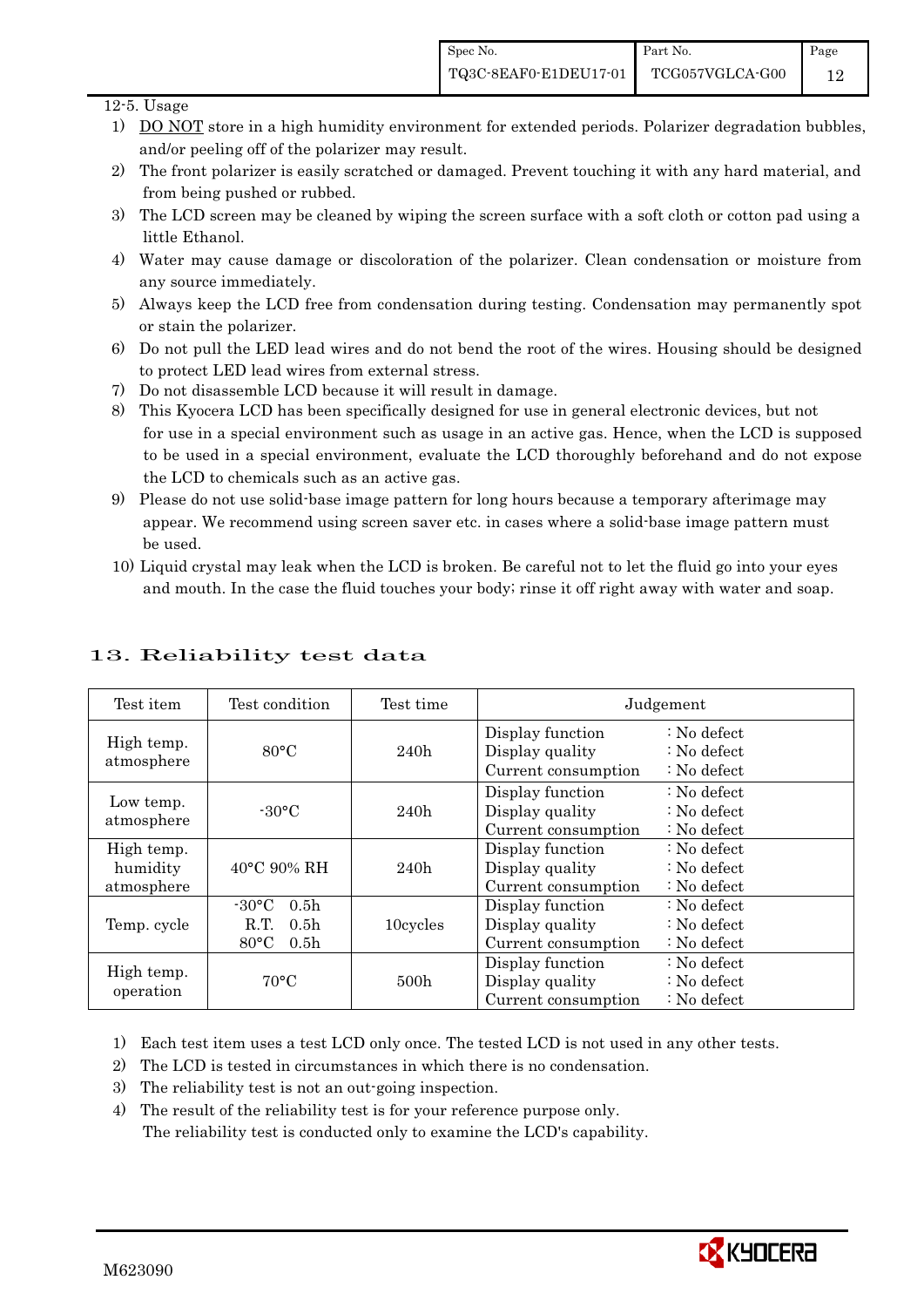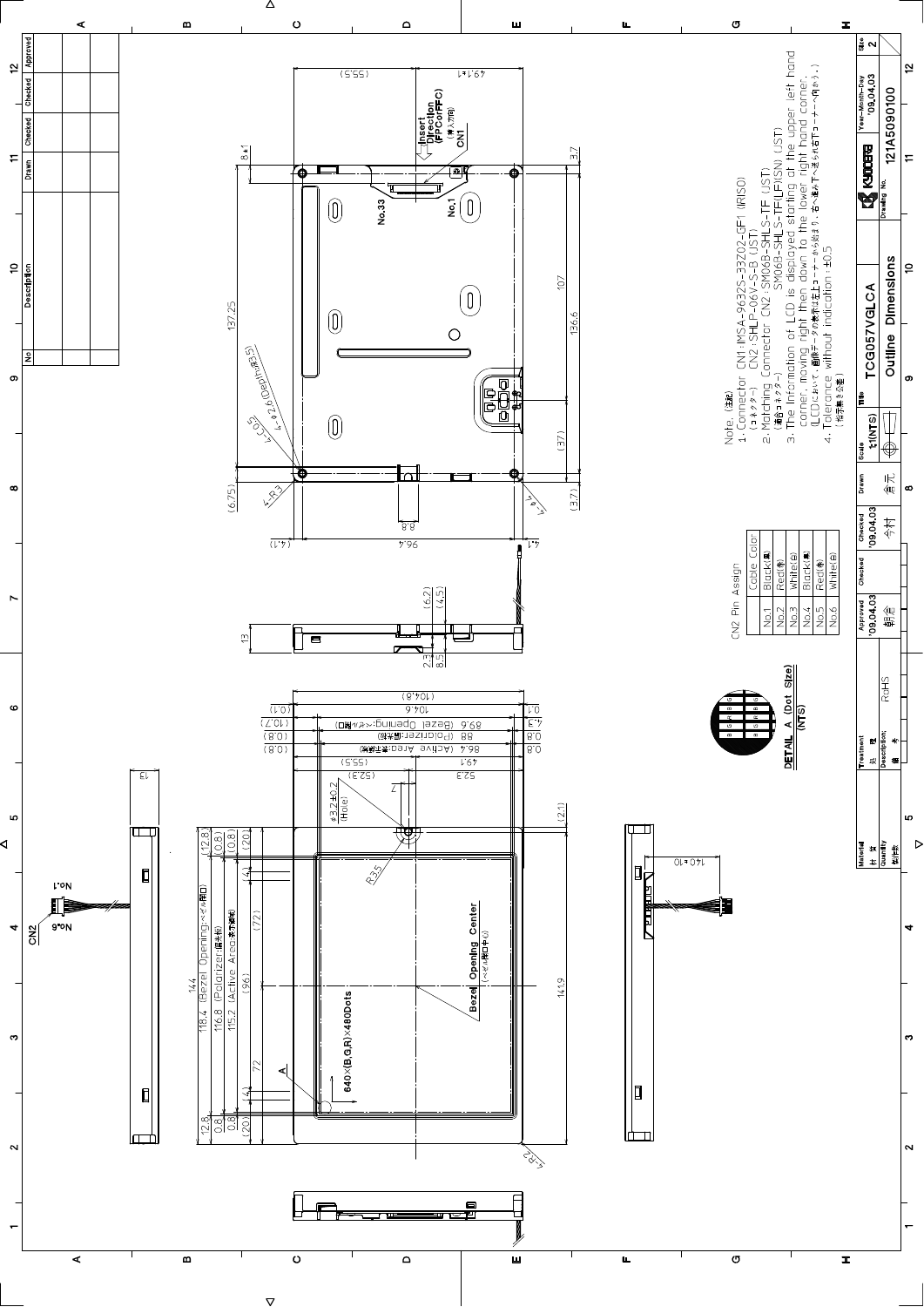| Spec No. | TQ3C-8EAF0-E2DEU17-00 |
|----------|-----------------------|
| Date.    | April 13, 2009        |

# KYOCERA INSPECTION STANDARD

# TYPE : TCG057VGLCA-G00

 KYOCERA CORPORATION KAGOSHIMA HAYATO PLANT LCD DIVISION

| Original       |           | Designed by $:$ Engineering dept. | Confirmed by $:QA$ dept. |                                        |          |
|----------------|-----------|-----------------------------------|--------------------------|----------------------------------------|----------|
| Issue Date     | Prepared  | Checked                           | Approved                 | Checked                                | Approved |
| April 13, 2009 | $W.$ Hamp |                                   |                          | H. Tokunat ri 4 Macsumoto J. Sakagnahi |          |

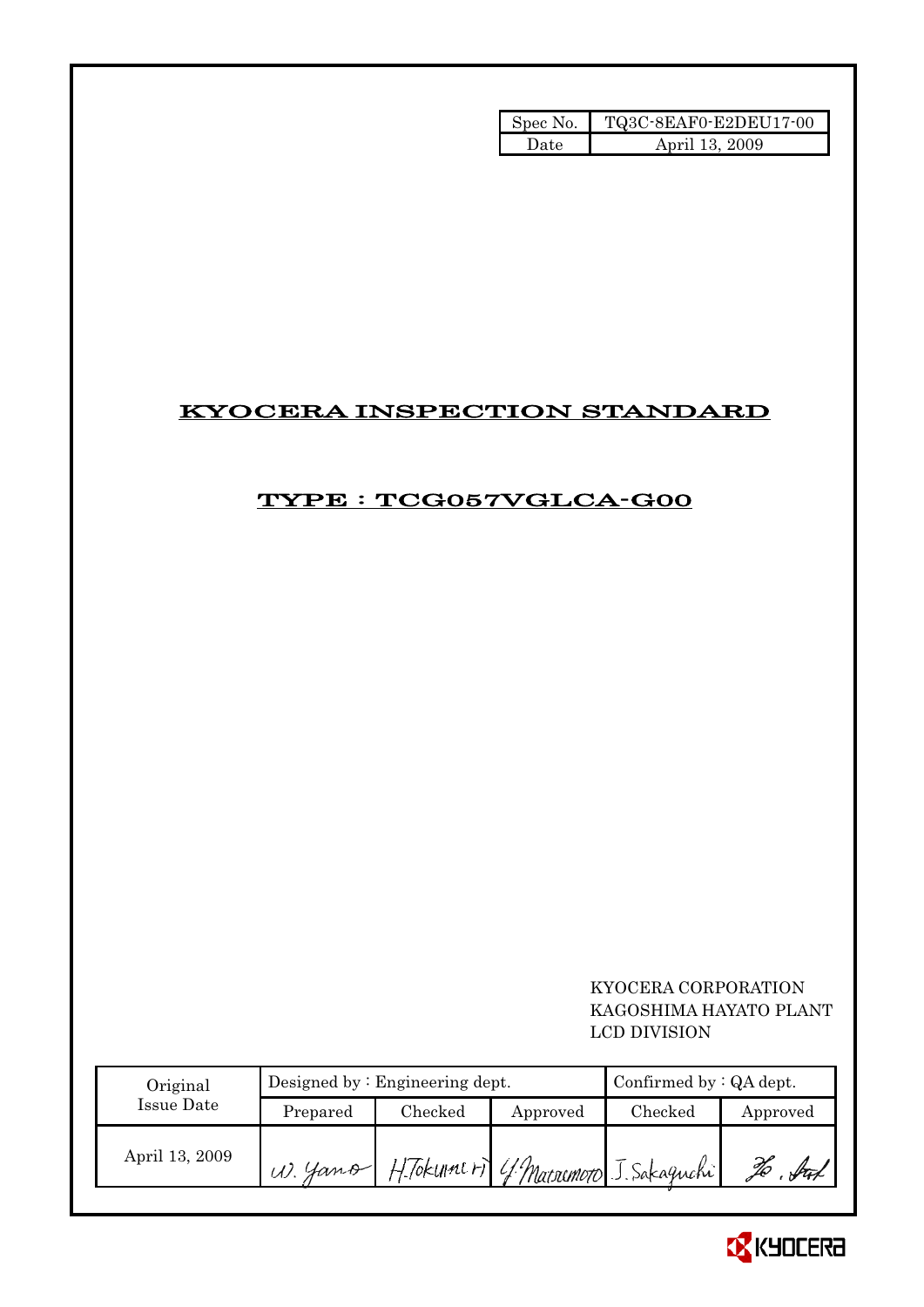| Spec No.              | Part No.        | Page |
|-----------------------|-----------------|------|
| TQ3C-8EAF0-E2DEU17-00 | TCG057VGLCA-G00 |      |

|             |             |                                                             |  | Revision record |                                      |                 |                        |
|-------------|-------------|-------------------------------------------------------------|--|-----------------|--------------------------------------|-----------------|------------------------|
|             |             | Designed by : Engineering dept.<br>Confirmed by $:QA$ dept. |  |                 |                                      |                 |                        |
| $\rm{Date}$ |             | Prepared                                                    |  | $\rm Checked$   | ${\Large\bf Approved}$               | ${\it Checked}$ | ${\Large\bf Approved}$ |
|             |             |                                                             |  |                 |                                      |                 |                        |
|             |             |                                                             |  |                 |                                      |                 |                        |
| Rev.No.     | $\rm{Date}$ | Page                                                        |  |                 | $\label{eq:2} \textbf{Descriptions}$ |                 |                        |
|             |             |                                                             |  |                 |                                      |                 |                        |
|             |             |                                                             |  |                 |                                      |                 |                        |
|             |             |                                                             |  |                 |                                      |                 |                        |
|             |             |                                                             |  |                 |                                      |                 |                        |
|             |             |                                                             |  |                 |                                      |                 |                        |
|             |             |                                                             |  |                 |                                      |                 |                        |
|             |             |                                                             |  |                 |                                      |                 |                        |
|             |             |                                                             |  |                 |                                      |                 |                        |
|             |             |                                                             |  |                 |                                      |                 |                        |
|             |             |                                                             |  |                 |                                      |                 |                        |
|             |             |                                                             |  |                 |                                      |                 |                        |
|             |             |                                                             |  |                 |                                      |                 |                        |
|             |             |                                                             |  |                 |                                      |                 |                        |
|             |             |                                                             |  |                 |                                      |                 |                        |
|             |             |                                                             |  |                 |                                      |                 |                        |
|             |             |                                                             |  |                 |                                      |                 |                        |
|             |             |                                                             |  |                 |                                      |                 |                        |
|             |             |                                                             |  |                 |                                      |                 |                        |
|             |             |                                                             |  |                 |                                      |                 |                        |
|             |             |                                                             |  |                 |                                      |                 |                        |
|             |             |                                                             |  |                 |                                      |                 |                        |
|             |             |                                                             |  |                 |                                      |                 |                        |
|             |             |                                                             |  |                 |                                      |                 |                        |
|             |             |                                                             |  |                 |                                      |                 |                        |
|             |             |                                                             |  |                 |                                      |                 |                        |
|             |             |                                                             |  |                 |                                      |                 |                        |
|             |             |                                                             |  |                 |                                      |                 |                        |
|             |             |                                                             |  |                 |                                      |                 |                        |
|             |             |                                                             |  |                 |                                      |                 |                        |
|             |             |                                                             |  |                 |                                      |                 |                        |
|             |             |                                                             |  |                 |                                      |                 |                        |
|             |             |                                                             |  |                 |                                      |                 |                        |
|             |             |                                                             |  |                 |                                      |                 |                        |
|             |             |                                                             |  |                 |                                      |                 |                        |
|             |             |                                                             |  |                 |                                      |                 |                        |

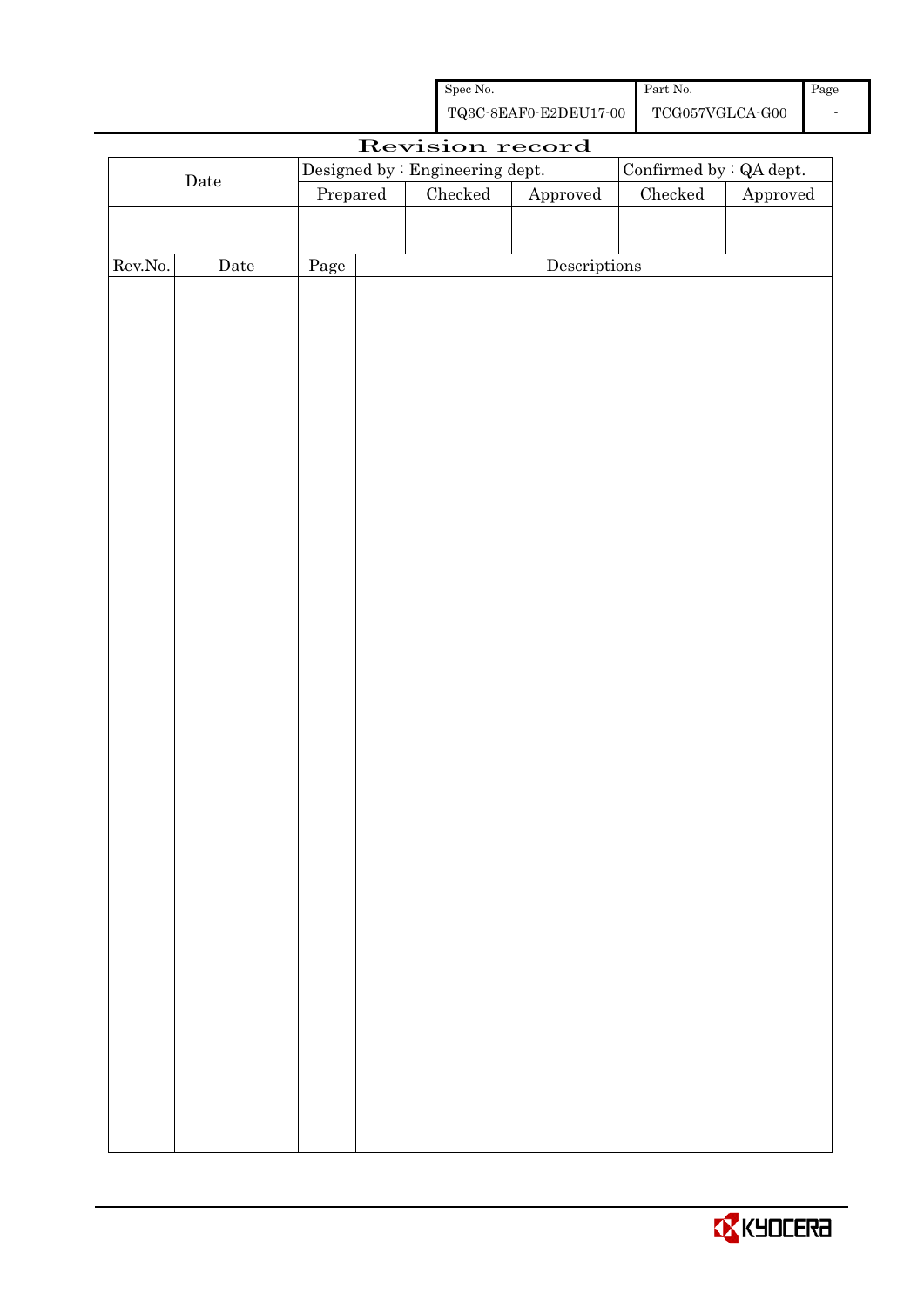| 1) Note                          |                          |                                                                                                                                                                                                                                                                                                                                                  |                                                                                                                                                                                                                                                                                                                                                                                                                                                                                                                                                                    |  |  |  |  |  |
|----------------------------------|--------------------------|--------------------------------------------------------------------------------------------------------------------------------------------------------------------------------------------------------------------------------------------------------------------------------------------------------------------------------------------------|--------------------------------------------------------------------------------------------------------------------------------------------------------------------------------------------------------------------------------------------------------------------------------------------------------------------------------------------------------------------------------------------------------------------------------------------------------------------------------------------------------------------------------------------------------------------|--|--|--|--|--|
|                                  |                          | Note                                                                                                                                                                                                                                                                                                                                             |                                                                                                                                                                                                                                                                                                                                                                                                                                                                                                                                                                    |  |  |  |  |  |
| General                          | 1.<br>2.                 | Customer identified anomalies not defined within this inspection standard shall be<br>reviewed by Kyocera, and an additional standard shall be determined by mutual<br>consent.<br>This inspection standard about the image quality shall be applied to any defect within<br>the active area and shall not be applicable to outside of the area. |                                                                                                                                                                                                                                                                                                                                                                                                                                                                                                                                                                    |  |  |  |  |  |
|                                  | 3.<br>Luminance          | Inspection conditions<br>Inspection distance                                                                                                                                                                                                                                                                                                     | $:500$ Lux min.<br>: 300 mm.                                                                                                                                                                                                                                                                                                                                                                                                                                                                                                                                       |  |  |  |  |  |
|                                  | Temperature<br>Direction |                                                                                                                                                                                                                                                                                                                                                  | : 25 $\pm$ 5°C<br>: Directly above                                                                                                                                                                                                                                                                                                                                                                                                                                                                                                                                 |  |  |  |  |  |
| Definition of<br>inspection item | Dot defect               | Bright dot defect<br>Black dot defect<br>Adjacent dot                                                                                                                                                                                                                                                                                            | The dot is constantly "on" when power applied to the<br>LCD, even when all "Black" data sent to the screen.<br>Inspection tool: 5% Transparency neutral density filter.<br>Count dot: If the dot is visible through the filter.<br>Don't count dot: If the dot is not visible through the<br>filter.<br>BRGBRG<br>RGBRGBRG<br>dot defect<br>RGBRGBRGB<br>The dot is constantly "off" when power applied to the<br>LCD, even when all "White" data sent to the screen.<br>Adjacent dot defect is defined as two or more bright dot<br>defects or black dot defects. |  |  |  |  |  |
|                                  | External<br>inspection   | Bubble, Scratch,<br>Foreign particle<br>(Polarizer, Cell,<br>Backlight)<br>Appearance<br>inspection                                                                                                                                                                                                                                              | RGBRGBRGB<br>$R$ G $B$ R $G$ B $R$ G $B$<br>dot defect<br>GBRGBR<br>G<br>Visible operating (all pixels "Black" or "White") and non<br>operating.<br>Does not satisfy the value at the spec.                                                                                                                                                                                                                                                                                                                                                                        |  |  |  |  |  |
|                                  | Others                   | CFL wires                                                                                                                                                                                                                                                                                                                                        | Damaged to the CFL wires, connector, pin, functional<br>failure or appearance failure.                                                                                                                                                                                                                                                                                                                                                                                                                                                                             |  |  |  |  |  |
|                                  | Definition<br>of size    | Definition of circle size<br>$d = (a + b)/2$                                                                                                                                                                                                                                                                                                     | Definition of linear size                                                                                                                                                                                                                                                                                                                                                                                                                                                                                                                                          |  |  |  |  |  |

## Visuals specification